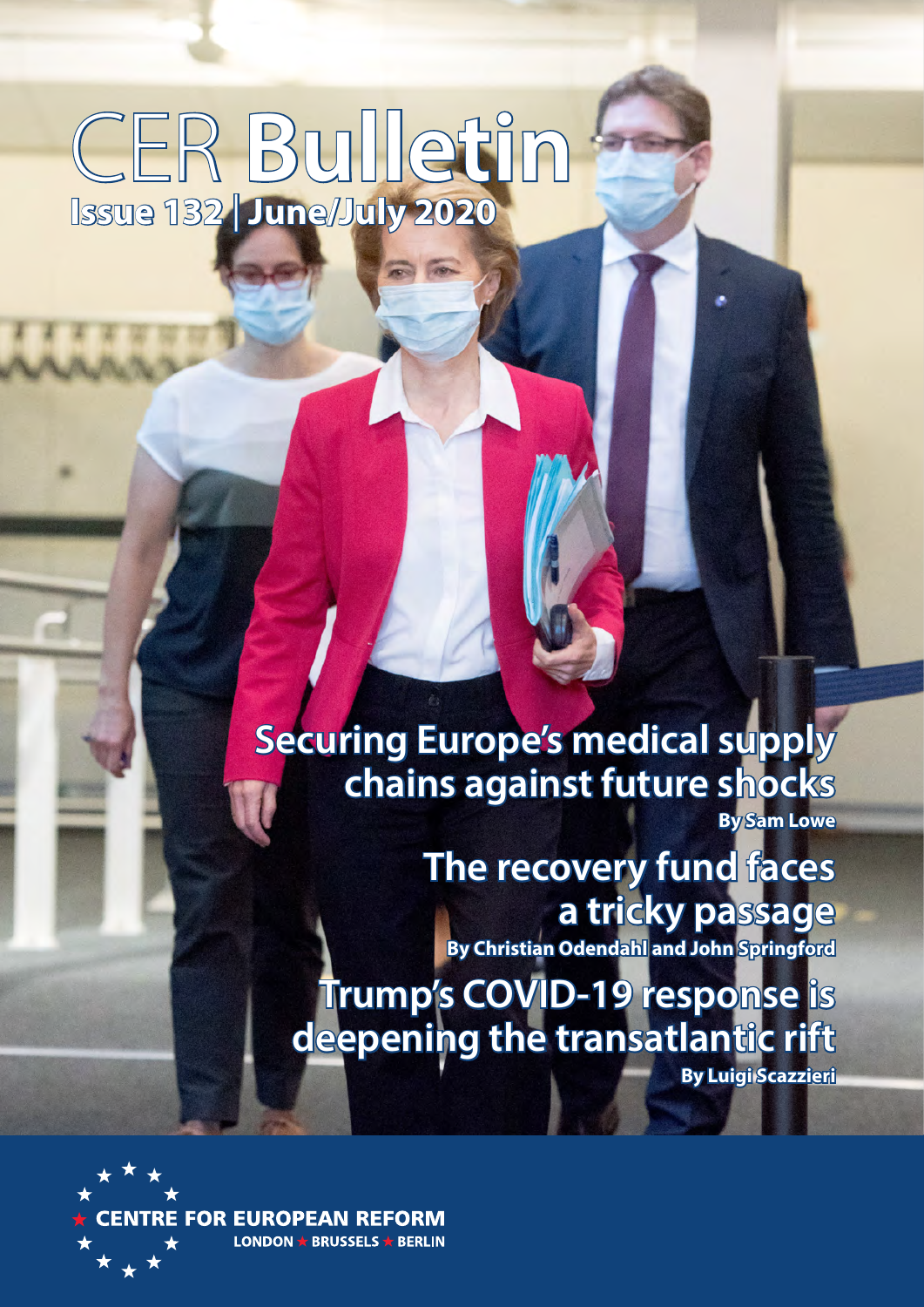

# Securin Irope's me supply chains st future shocks **by Sam Lowe**

## European policy-makers should not give in to the temptation to use the COVID-19 pandemic to justify the forced onshoring of medical supply chains. Better options are available.

The COVID-19 pandemic severely disrupted medical supply chains, leading some politicians to question Europe's reliance on imports, particularly from China. To them, the solution is obvious: companies should be forced to make vital medical products in the EU rather than abroad. However, this is easier said than done, and pulling production into the EU does not necessarily leave the Union any less vulnerable to supply shocks. Being overly reliant on one location for vital products is a risk, whether the source is China or Europe.

If the EU is to build up resilience against future crises, its efforts now should be focused on gathering more data on supply chain risks and embedding deeper regulatory co-operation with key countries. Only in specific instances should it consider providing financial incentives for companies to diversify production and sourcing.

COVID-19 demonstrated that member-states, and the systems they rely on, were unable to respond to a global pandemic. There have been notable problems obtaining ventilators from China and paracetamol from India. Countries have even had to contend with being outbid for personal protective equipment (PPE) by

the US. Since the beginning of the pandemic, Global Trade Alert, a group that monitors global protectionism, estimates that across 86 jurisdictions, 157 export controls on medical supplies and medicines have been implemented.

But how big is the problem for Europe? The EU is already one of the biggest global producers of medical products, and the biggest exporter. When it comes to imported medical products, particularly pharmaceuticals, it sources the vast majority not from Asia, but from the US (\$47 billion) and Switzerland (\$35 billion). However, it does import the majority of its PPE from China.

Yet a focus on the value of imports can be misleading. While the US and Switzerland tend to produce expensive and innovative drugs, cheaper generic medicines and active ingredients imported from elsewhere are also important. When accounting for the quantity of pharmaceuticals imported by the EU, rather than their value, India shifts from being the EU's sixth biggest provider to second.

The trade-off the EU is facing is that if it does onshore the production of generics, active ingredients and PPE, in order to reduce its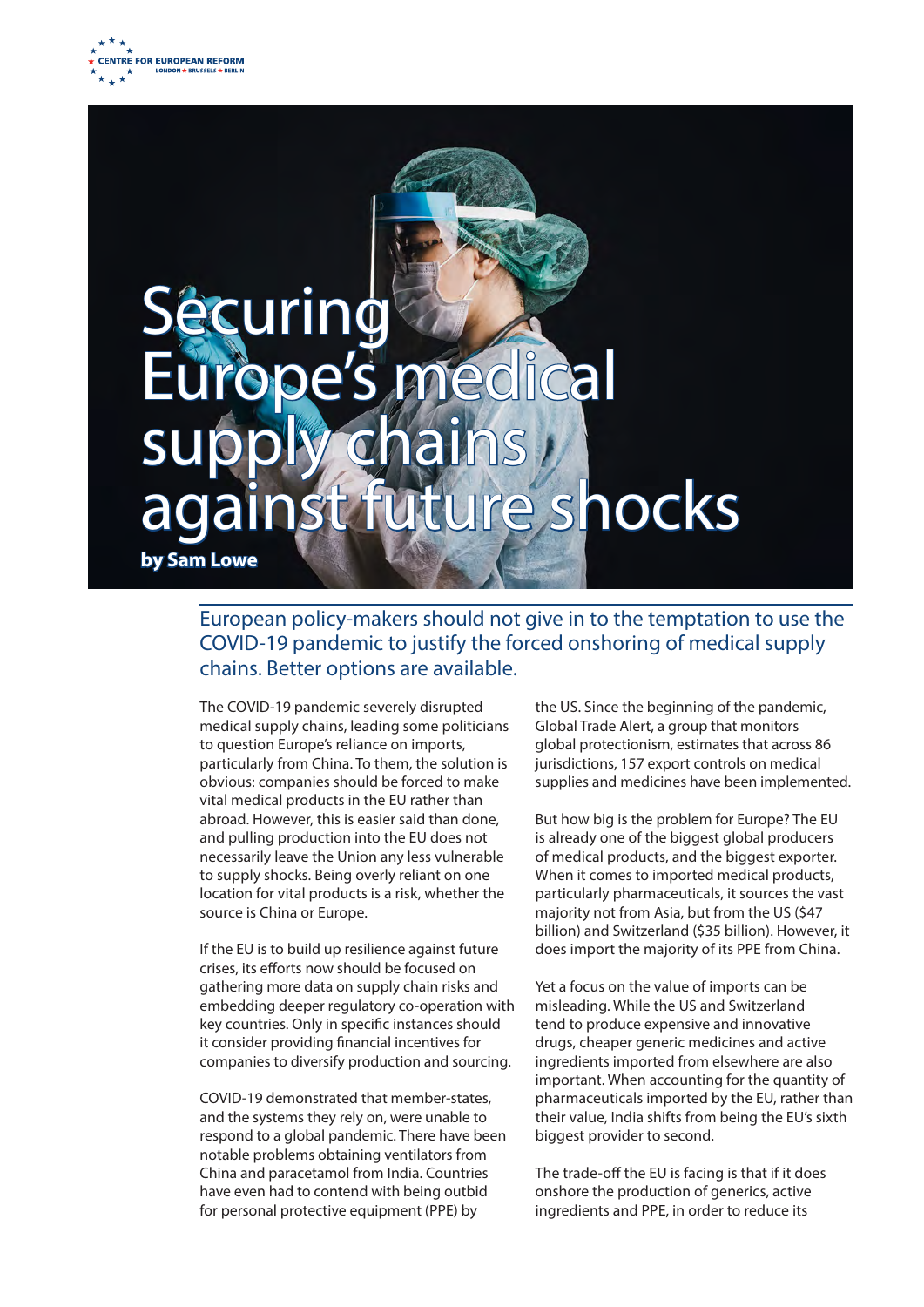reliance on India and China, higher wage costs will lead to these products becoming noticeably more expensive. From a purely financial point of view, it remains sensible to produce low innovation medicinal products in countries with relatively low labour costs. But as the COVID-19 crisis has shown, Europe risks being left exposed when production of certain essential medical products is overly concentrated in one place.

Before it decides what action to take to avoid future problems, the EU must first establish exactly where the vulnerabilities in medical supply chains lie. To do so, it must work closely with producers to ensure any response is based on accurate data. The European Medicines Agency (EMA) has already begun this process, by monitoring shortages of pharmaceuticals, but coverage needs to be expanded to include other medical products. The EMA may need more funding for the task.

Where tariffs have recently been removed to facilitate the import of vital medical products, they should not be reinstated. Trade economists Simon Evenett and Alan Winters propose a multilateral bargain whereby tariffs are not reinstated and in exchange exporter countries make binding commitments not to implement export curbs in a crisis. This is a sensible approach. As such, the EU should support the trade initiative launched by New Zealand and Singapore to ensure the free flow of essential goods, which commits to the removal of tariffs and the avoidance of export curbs on 120 medical products.

However, tariffs are not the biggest issue: they are zero-rated for most medical products anyway. The EU's main priority should be increasing regulatory co-operation with its trade partners, so that products imported during an emergency meet EU safety standards. Many Chinese-made ventilators and masks failed to do so. The EU should build on existing engagement with Chinese and Indian regulators, with the ultimate prize being a mutual recognition agreement covering good manufacturing practice for pharmaceuticals and medical products.

After Brexit, the EU cannot ignore the UK's role in its medical supply chains. After the current transition period, Britain will compete with China to be the third-biggest supplier of medical products to the EU, even if new trade frictions between the EU and UK reduce trade to some degree. It is in the EU's interest to engage with the UK's request for a free trade agreement that would include enhanced provisions allowing for mutual recognition of good manufacturing

practice in pharmaceuticals and medical equipment, batch certification, good clinical practice and information-sharing arrangements.

To avoid being caught empty-handed in future, the EU should expand its recently established stockpile of medical equipment. The European Commission should be responsible for releasing supplies to the countries with most need. That would reduce the incentive for member-states to put in place restrictions on exports of medical products to each other, as happened when the coronavirus initially reached Europe.

*" The EU's main priority should be increasing regulatory co-operation with its trade partners, so that products imported during an emergency meet EU safety standards. "*

An EU-wide stockpile will also create an opportunity for targeted intervention. Diversifying supply chains is expensive for companies, and the cost of reconfiguring them will either fall on consumers or governments. Japan has set aside \$2 billion of its COVID-19 stimulus package to help its companies move the production of vital products out of China and into Japan and the wider ASEAN region, but the response from business has been muted. An alternative approach could see the EU only buy medical products for its stockpile from companies that are able to demonstrate that their supply chain is resilient to a variety of shocks, including by not being overly exposed to one country or region. The EU should be prepared to pay a premium for such a service.

Ultimately, when considering how to strengthen medical supply chains, the EU needs to be acutely aware of the role it wants to play in the world. It cannot hold itself up as an advocate of openness and multilateral co-operation if it chooses to look inwards and rely on its own resources in a crisis. Pursuing self-sufficiency through the forced onshoring of medical supply chains is not a solution to the problems identified by the current pandemic, but there is still much that can and must be done to ensure Europe does not get caught out again in the future.

## Sam Lowe **Senior research fellow, CER @SamuelMarcLowe**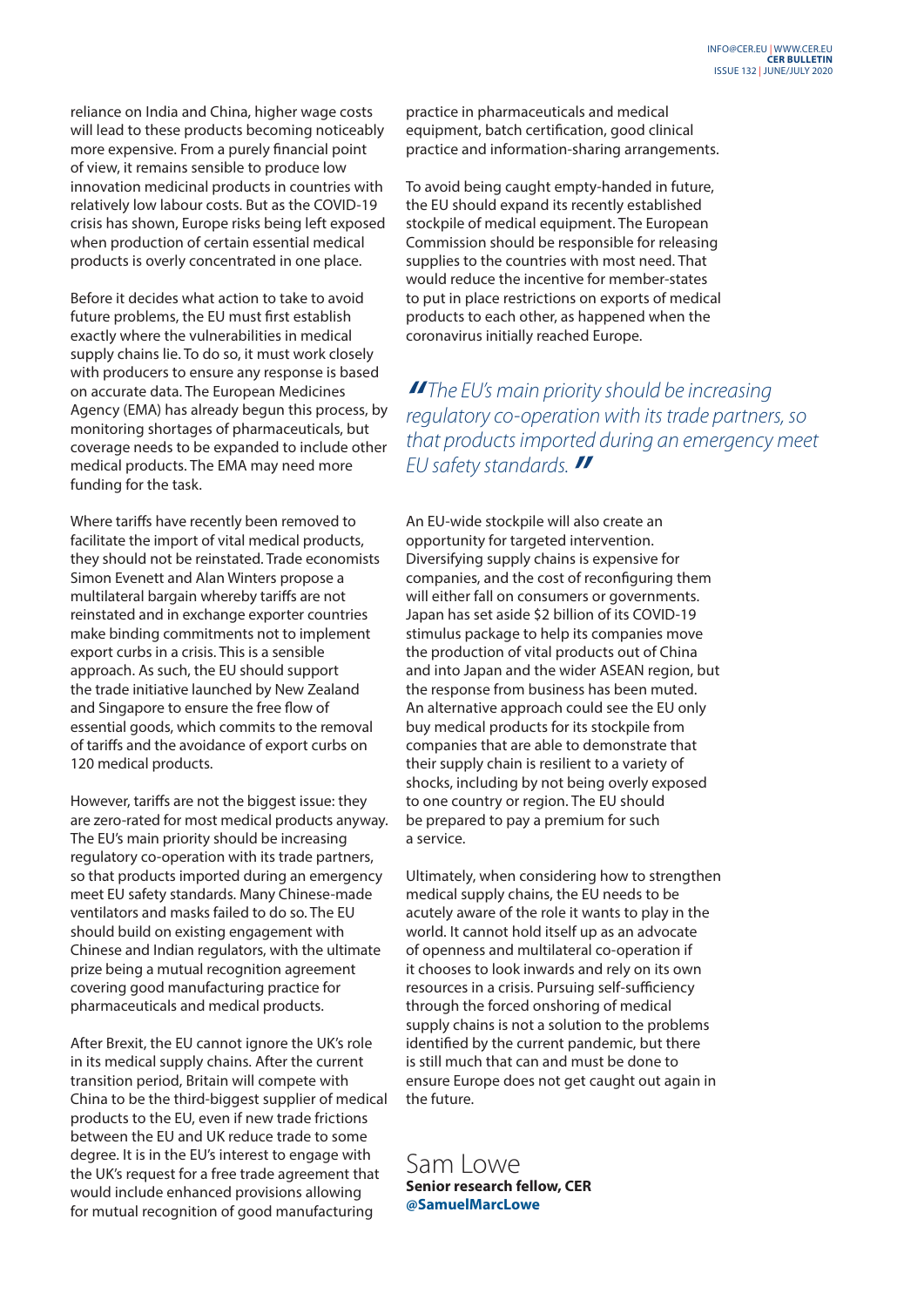# The recovery fund faces a tricky passage **by Christian Odendahl and John Springford**

## The Commission's proposed recovery fund is macroeconomically meaningful. The 'frugals' should focus less on negotiating away the transfers to harder-hit countries, and more on how the money is spent.

The European Commission has turned the €500 billion EU recovery fund proposed by Angela Merkel, the German chancellor, and Emmanuel Macron, the French president, into a €750 billion front-loaded grant and loan programme integrated into the EU budget. This could be a historic step forward for the EU. For the first time, the EU is likely to agree a common fiscal response to a severe economic shock that goes beyond the pre-existing EU budget, which takes no account of the economic cycle; and the response is based on EU-issued debt, rather than immediate payments by member-states. The plan recognises the pain that COVID-19 has imposed on some parts of Europe, especially in the south. But the forthcoming negotiations will be tricky: it is unclear how much spending will be allocated to hard-hit regions and sectors, and how much will benefit increasingly authoritarian governments in Hungary and Poland.

There is a big risk that the gap between northern and southern Europe will widen as a result of the COVID-19 crisis. Further divergence would undermine the single market, bolster anti-EU sentiment in some countries, notably Italy, and make the EU even harder to govern than it is now. Designing the recovery fund to avoid further divergence is the key challenge for the Commission.

Ursula von der Leyen announced the Commission's proposal on May 27th. The Commission wants sizeable grants for countries that are poorer and hardest hit by COVID-19. These grants would be paid out in the first four years of the next EU budget period, between 2021 and 2024. Under the Commission's plan, the EU would borrow collectively at very long maturities (with bonds maturing between 2028 and 2058). Member-states' share of repayments would be determined by their national income per capita a long time in the future.

Frontloaded grants of €500 billion – roughly 3.5 per cent of 2019 EU-27 GDP – are economically significant. Italy would receive around 1 per cent of GDP per year to spend between 2021 and 2024, complementing its own national stimulus. But it would not add to Italy's public debt, as the repayment would be a collective responsibility. The recovery fund will not turn the EU into a fiscal union, but if member-states agree to the Commission's proposal, investors will be more confident that the EU will stand together in a severe crisis, both now and in the future.

As we explained in a recent research paper, there are several reasons why COVID-19 will be more damaging to the economies of southern Europe. Italy and Spain were hit first by the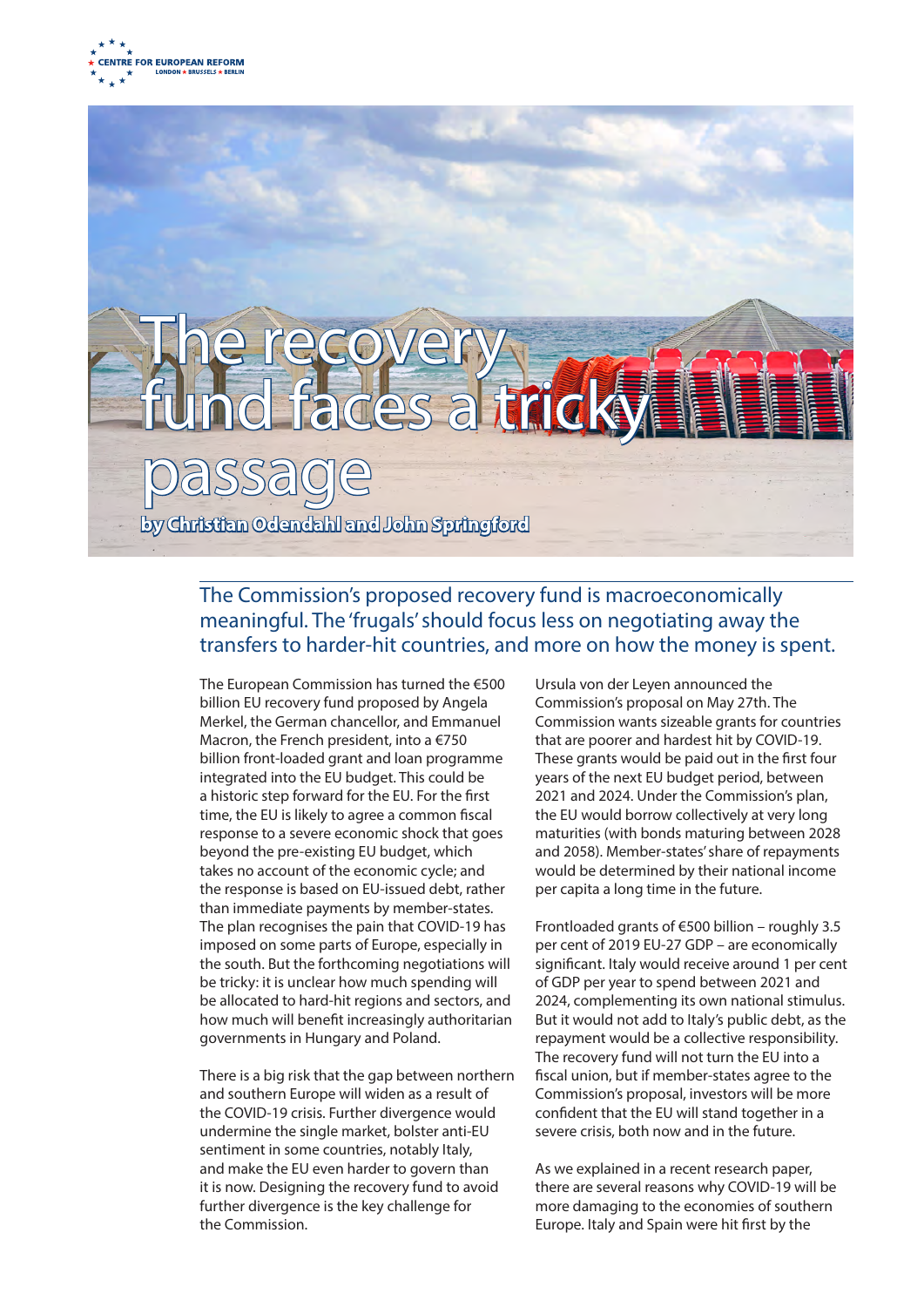pandemic. Other countries saw the severity of the outbreaks in Spain and Italy, and had the chance to lock down more quickly, thereby limiting the outbreak. They will be able to open their economies more rapidly, while it will take several more weeks before France, Italy, Spain and Belgium have reduced infections to a manageable level.

The lockdowns – and continued social distancing measures when they are lifted – are especially bad for the many regions in Greece, Spain, Italy and Portugal that have large tourism or manufacturing sectors. Office workers can work more easily from home, whereas those in factories or leisure sectors must work together or in proximity to customers. Moreover, tourism is far more seasonal in Mediterranean resorts than northern cities, and tourists may stay away during the summer peak.

Southern European countries also have less fiscal room to support businesses and workers, and put together sizeable stimulus packages to aid a recovery. The European Commission is already asking questions about Germany's vast support programme for its companies – including the recently agreed bailout of the Lufthansa airline – which might undermine the single market.

In the future, the increased debt burden caused by the COVID-19 crisis will hit the south harder, even if the increase in debt is the same across Europe. The reason is that borrowing costs tend to rise as debt piles up. By our calculations, Italy and Spain will have to spend an additional half a percentage point of GDP on debt service if their stock of debt jumps by 20 percentage points, whereas Germany's debt service costs will not change at all (because Germany starts from a lower base). In addition, the EU's fiscal rules – which are in urgent need of reform – mandate countries with high debt to cut it to 60 per cent of GDP. Less supportive fiscal policies in southern Europe would sap growth for many years.

The recovery fund, which requires the unanimous agreement of the 27 memberstates, is intended to counteract these forces. That is why the Commission wants most of the €500 billion to be transferred to Southern and Central and Eastern Europe. Northern European countries, bar Germany, have already signalled their opposition, and are likely to press for as much money as possible to be recycled back to their own regions and businesses.

To gain their support for a recovery fund that will have a macroeconomic impact, the rules governing how money is spent will be important. The Commission proposes that most of the

funding should be for investment projects, based on grants and loans. The money should be spent in line with EU priorities: the digital and green transitions. The EU also hopes to develop its own funding sources from carbon allowances and border taxes on greenhouse gas emissions, a tax on tech giants, and a tax on non-recycled plastics. This approach is reasonable in part, as it focuses on common European goods such as preventing climate change.

*"If the member-states agree to the Commission's proposal, investors will be more confident that the EU will stand together in future crises."*

But an investment spurt would be risky: projects have long lead times, and public investment is prone to corruption and waste. That is why fiscal stimulus is usually enacted through welfare and tax systems: such measures boost spending quickly. While EU investment funding will give national governments more room to support the economy, keeping the quality of investment high will also be important, especially in Hungary and other member-states where too much EU money flows to people who are close to the government. The Commission is considering making EU funding more contingent on the rule of law, to prevent corruption, and to stop Hungary and Poland slipping further towards autocracy. Rather than obsessing about 'structural reforms', such as liberalising labour markets, as a pre-condition for fiscal integration, now is the time to impose stricter rules on what EU money is spent on and who benefits from it. The Council is yet to pass a Commission proposal to make EU funding conditional on upholding the rule of law. Without it, Hungary and Poland would stand to receive sizeable additional transfers that might provide political benefits to increasingly autocratic governments.

With Germany, France, Spain, Italy and the Commission all behind the recovery fund, the EU looks likely to take a much-needed step towards greater fiscal integration. But if the strings attached to the fund are well-designed, the money will do more to improve prosperity and democracy across the EU.

## Christian Odendahl **Chief economist, CER @COdendahl**

John Springford **Deputy director, CER @JohnSpringford**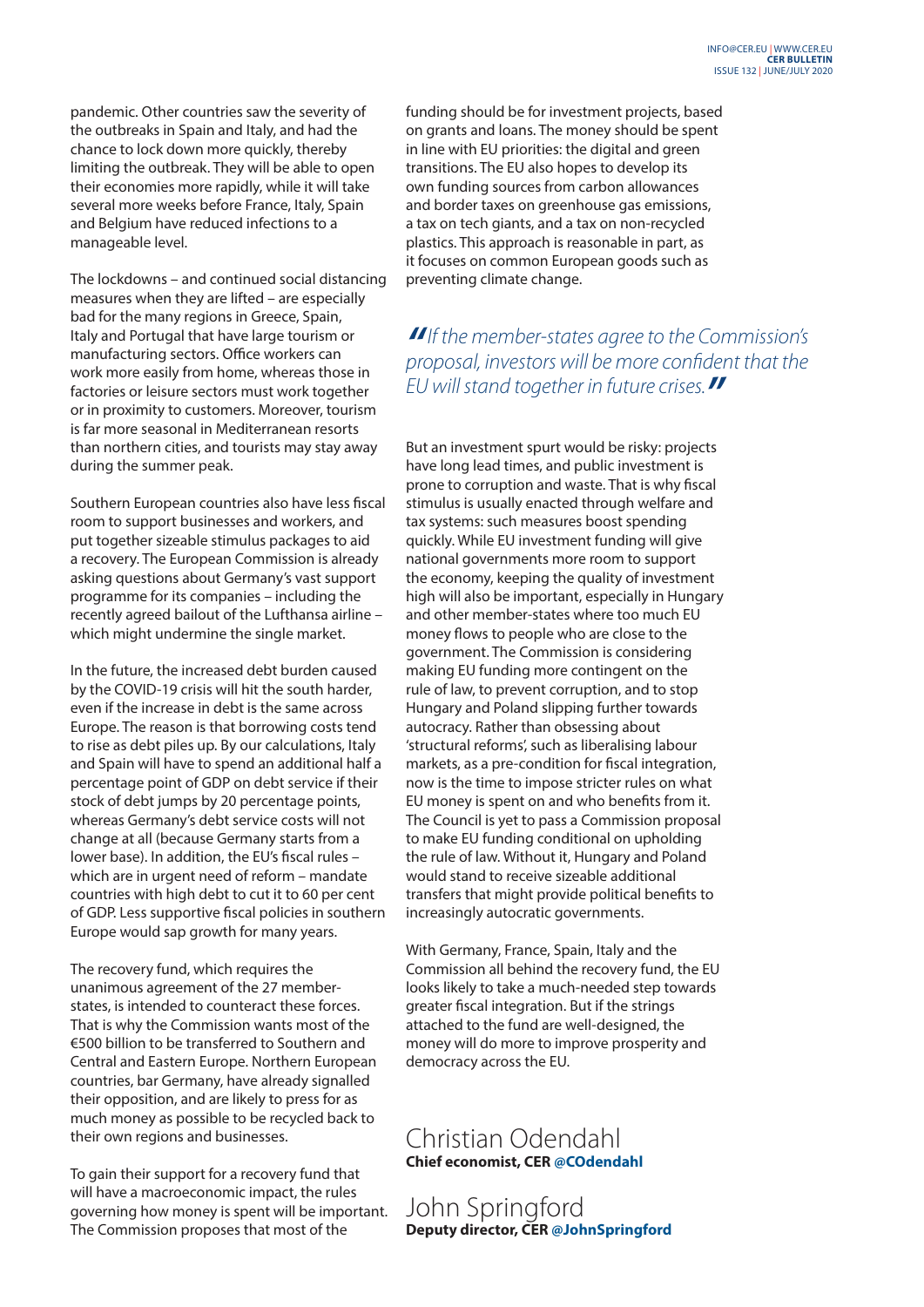

# COVID-19 se is bening the transatlantic rift **by Luigi Scazzieri**

## Relations between Europe and the US were already in a poor condition before the coronavirus pandemic. Trump's response will make tensions worse.

President Donald Trump's 'America First' approach and his hostility towards the European Union have led the US and Europe to clash over many issues in recent years. These have ranged from trade and climate change, to China, the Middle East and defence spending within NATO. Trump's response to the coronavirus pandemic will lead to a widening of transatlantic differences.

In previous crises, such as the 2008-09 financial crash, the US was at the forefront of the international response. Trump's approach could not be more different. Instead of co-ordinating with allies in the fight against COVID-19, the US imposed a ban on travel from Europe without notice, and reportedly attempted to buy CureVac, a German vaccine company, to try to ensure Americans would be inoculated first. The US was caught unprepared after Trump ignored early warnings about the dangers of the new disease sweeping across the globe. Europeans have looked on in disbelief as US state governors fought with each other over medical supplies. Trump's announcement that he is taking hydroxychloroquine as a preventative measure, despite the fact that it can lead to fatal complications and has not been shown to be effective, is likely to add to Europe's sense that it no longer has a reliable partner in Washington.

While the Federal Reserve has opened emergency currency swap lines with other countries to help stabilise their economies by allowing them to obtain dollars, the US government has shown little interest in international health or economic cooperation. In a late March call between G7 foreign ministers, US insistence on referring to coronavirus as the "Wuhan virus" meant they failed to agree on a joint statement. Similarly, the US did not participate in an EU-led effort in early May to pledge €7.4 billion in funding for a coronavirus vaccine. Trump suspended US funding for the World Health Organization (WHO) in mid-April, accusing it of mismanaging the original outbreak in Wuhan and covering up for China. He is now threatening to quit the WHO altogether. In contrast, Europeans have strongly criticised Trump's decision to freeze contributions to the organisation, arguing that its work is essential.

The pandemic is likely to widen transatlantic differences over China. Trump has taken a hostile stance towards Beijing, accusing it of a coverup, claiming that coronavirus originated in a Chinese lab and threatening to "cut off the whole relationship". European countries broadly agree with the US analysis that China mismanaged the initial phase of the crisis, and the EU has led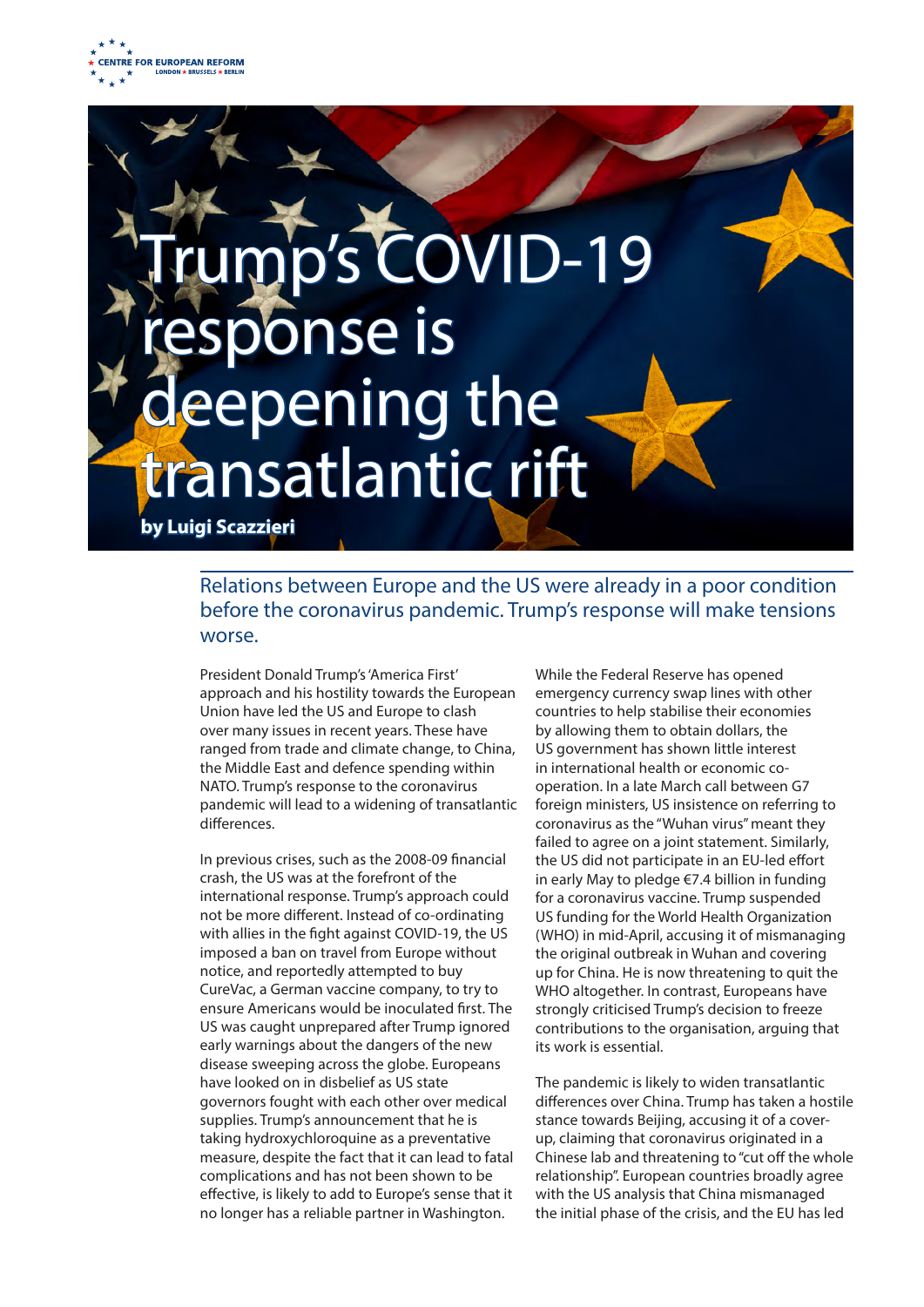calls to launch an international investigation into the handling of the pandemic. Europeans also agree on the need to build more resilient supply chains that depend less on China. Even before the pandemic they had moved to protect strategic economic assets by scrutinising Chinese investments in Europe more closely. Now they are concerned that China will take advantage of Europe's economic woes to buy up European firms at bargain-basement prices. But Europe will be reluctant to back a much harder US stance towards Beijing. Europeans are aware that Europe cannot completely cut itself off from China, and they can still benefit from trade and health co-operation with Beijing. Moreover, the lack of US and EU leadership has allowed Beijing to present itself in a positive light in many member-states such as Italy, providing them with medical equipment (even if some of it has been faulty). Most Europeans do not see China as a serious threat: for example a recent poll by Pew Research Center and Körber-Stiftung found that Germans were just as keen on having close relations with China as they were with the US.

Both the US and Europe are likely to become more protectionist as a result of the pandemic. Moves to reshore essential industrial supply chains, combined with greater use of subsidies, would lead to increased trade tensions. The economic fallout of the pandemic will also fuel the transatlantic spat over defence spending within NATO. The recession caused by lockdowns will probably lead to cuts in European defence budgets. Making the case for military spending will be difficult when countries are faced with competing demands to pump billions into healthcare and the economy to save businesses and jobs. And, as in the aftermath of the 2009 financial crisis, the impact of defence spending cuts will be deeper if European countries fail to co-ordinate. New EU initiatives such as the European Defence Fund, which could lessen the impact of cuts by promoting greater co-operation, were already being scaled back before the pandemic, and are at risk of being further reduced. This would remove a bone of contention with the US, which dislikes the initiatives, but worsen the impact of spending cuts.

If Trump loses the election to Democratic candidate Joe Biden later this year, there would still be differences between the EU and the US on trade, China, and defence spending – but tensions would ease. Europe and the US would be much more likely to come to an understanding on trade, and disagreements over NATO burden sharing would also soften. The chances of a joint, and therefore more effective,

approach towards China would also improve, although Democrats are taking a harder line towards Beijing than Europe is, pressing for allies to exclude Chinese firm Huawei from building next generation 5G mobile networks. Above all, however, a Democrat administration would not be hostile to the EU itself, and would recommit the US to upholding multilateralism: Biden has already stated he would re-join the Paris climate agreement and seek to revive the nuclear deal with Iran. Together, the EU and the US could launch a programme of economic and medical assistance to help developing countries counter the pandemic, collaborate to address the climate emergency and work together in the Middle East.

## *" The economic fallout of the pandemic will also fuel the transatlantic spat over defence spending within NATO. "*

A second Trump presidency, however, would be a defining event for the transatlantic relationship and for the multilateral world order. Trump would have few reasons to be restrained in pursuing his nationalist approach in what would be his final term. Under one scenario, the US and Europe would increasingly diverge, with European leaders concluding that the US could no longer be seen as a partner, and trying to build a more assertive and autonomous Europe, including by investing much more in its own defence capabilities.

Another scenario is equally possible, however, if Europe does not behave as one coherent entity. EU member-states might be unwilling to agree to deeper co-operation, torn apart by increasingly bitter disagreements over issues ranging from financing the economic recovery, to the rule of law, migration and climate change. In that case, some states might turn towards Beijing in search of economic opportunities, while others could latch onto the US for protection, fearing Russian aggression or instability in the Middle East. In either case, a second Trump term risks permanently damaging the transatlantic relationship, and weakening the West as a whole.

Luigi Scazzieri **Research fellow, CER @LScazzieri**